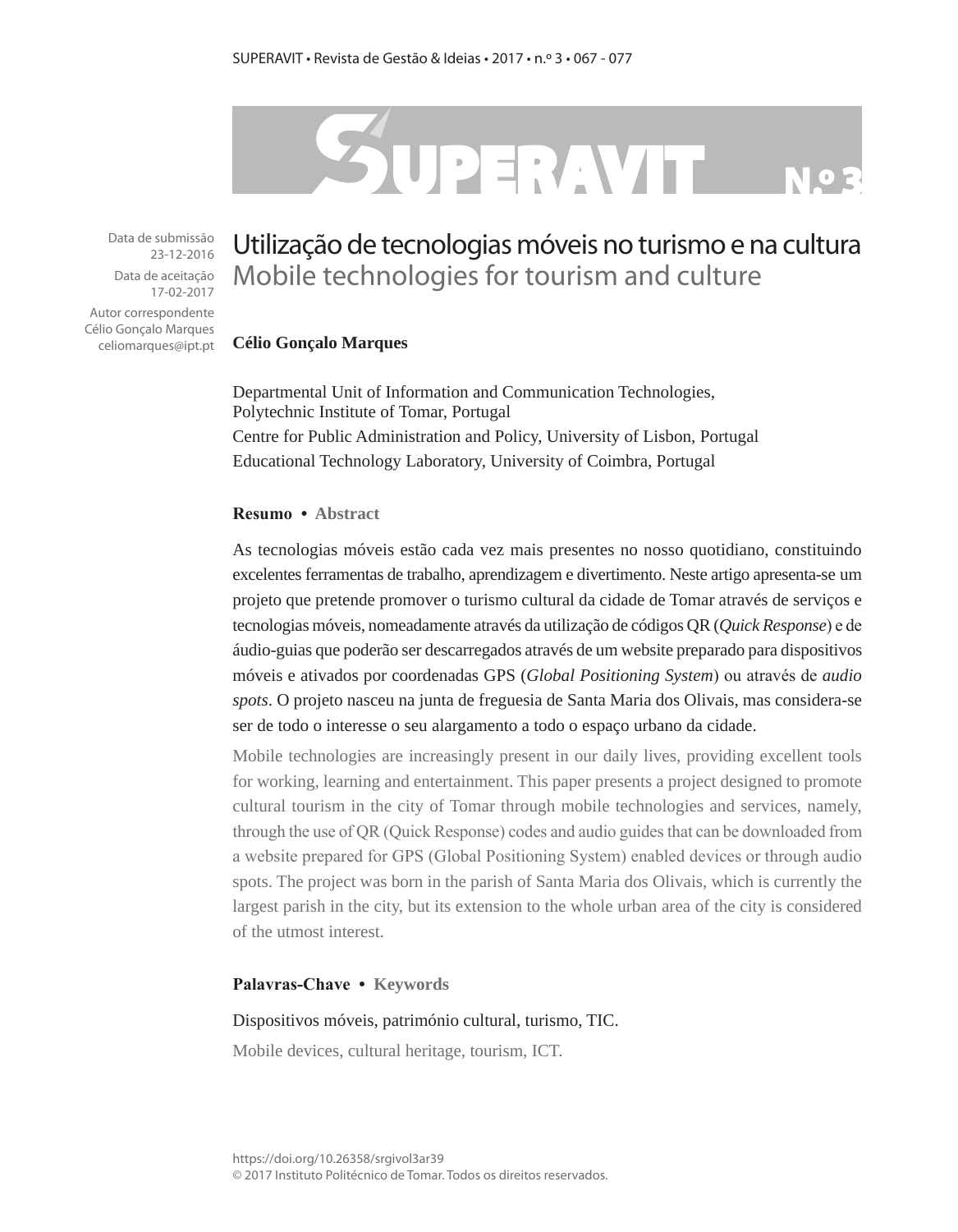# **1. Introduction**

Tourism is responsible for 30% of total world exports of trade services and 6% of all exports of goods and services (Daniel, 2010). This economic sector represents 10% of national employment and is crucial for the development and investment on other sectors (Daniel, 2010). In 2015 hotels and similar establishments received about of 17.5 million guests and almost 50 million overnight stays, more than 16 million passengers landed on national airports and tourism revenues totalled over 11 million euros (Turismo de Portugal , 2016). According to the World Tourism Barometer, the year of 2016 will see record growth in the tourism sector (IPDT, 2016).

Like other business sectors, tourism should seek to keep pace with ICT developments by modernising the structures and creating distinguishing offerings in order to increase tourist satisfaction. According to Jesus and Silva (2009), in a highly technological era it makes no sense not to use available resources to improve the quality and quantity of tourist information. Among these resources are widely disseminated mobile devices: mobile phones/PDA's.

At the end of the third quarter of 2015 there were around 16.7 million active mobile stations in Portugal (ANACOM, 2015) and, according to IDC, 75% of the workforce will be mobile until 2018 (Internext, 2016). Nowadays, tourists bring with them a wide range of mobile devices like cell phones, smartphones, tablets, netbooks, MP3 players and GPS devices. For example, according to a study of Four Points by Sheraton, Brazilian tourists usually bring five or more mobile devices with them (ABEOC, 2012).

This paper refers to some mobile services and devices to promote cultural tourism and presents a proposal based on these services to promote cultural tourism in the city of Tomar.

### **2. The use of mobile devices and services to promote cultural tourism**

High expectations on mobile devices have fostered the creation of websites for these devices and have reinforced the importance of technologies such as QR codes, audio guides, digital guides, and augmented reality.

Created in 1994 by the Japanese company Denso-Wave, the QR code is a two-dimensional code that has a much higher storage capacity than conventional bar codes, and therefore can be used to store text, hyperlinks, business cards, among other information. A QR code can store up to 7089 characters and accepts numeric and alphabetic characters, Kanji, Kana, Hiragana, symbols, binary digits and control codes (Denso-Wave, 2012). This code was first applied in the automotive industry, but quickly expanded to a wide range of industries, including tourism.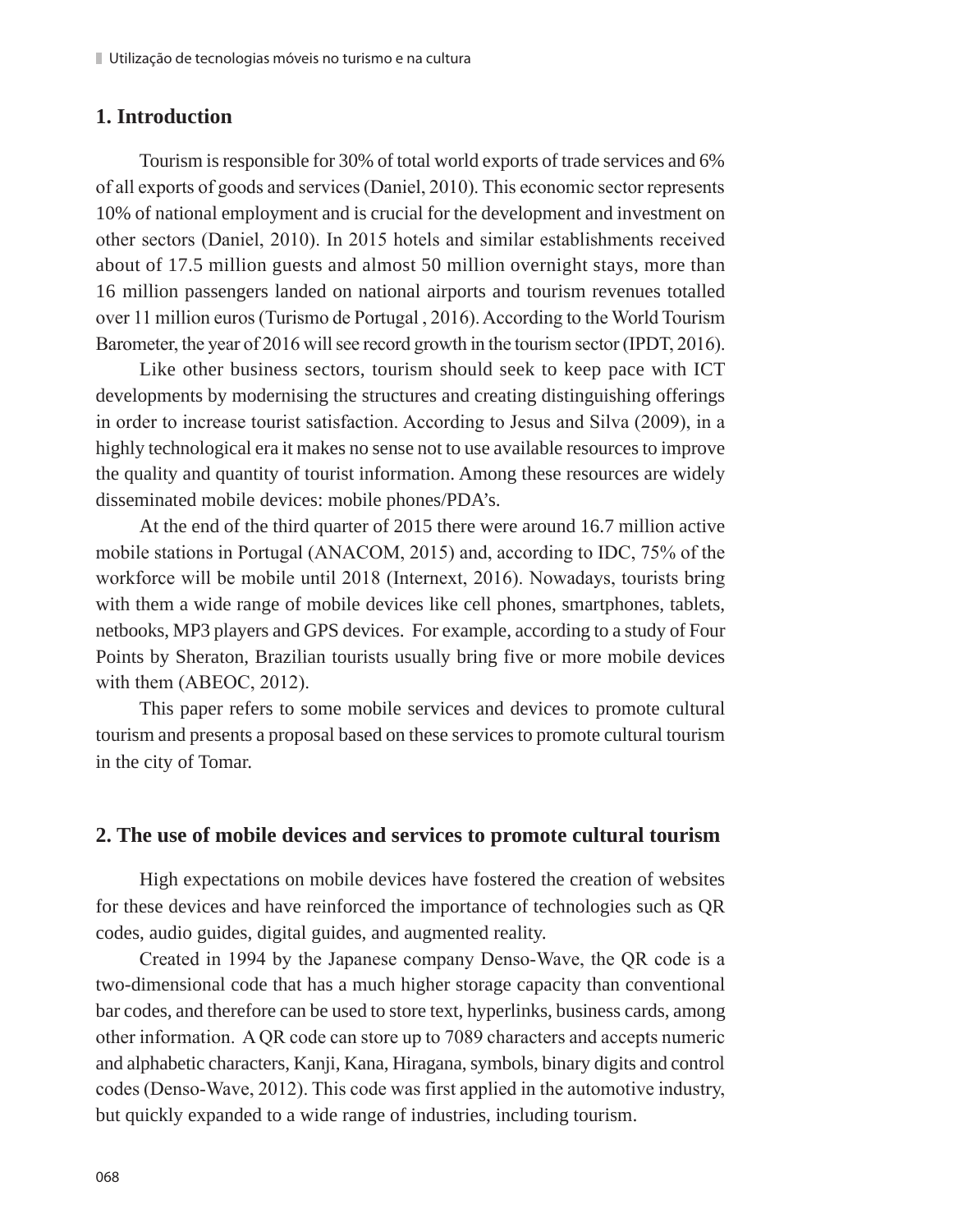As Denso-Wave has not registered as a proprietor of the patent, the use of QR code is free and can be created in seconds through online tools such as Kaywa QR-Code Generator (http://qrcode.kaywa.com), GoQR.Me (http://goqr.me) or Delivr QR Code Generator (http://delivr.com/qr-code-generator). No specific equipment is required to read it, just free apps for mobile devices such as smartphones or tablets.

In Rio de Janeiro, the competent authority for tourism is using QR codes in sidewalk pavements to help tourists to get to know the city better, including the beaches and historic sites (Fig.1).



Figure 1 **·** QR Code in Rio de Janeiro (BBC, 2013)

In Manchester, the Manchester Art Gallery and Julian Tomlin launched the Decoding Art Project that aims to disseminate 20 artworks located in several points of the city making use of QR codes (Grimes, 2011).

This technology also is in numerous museums, among them, the Australian Museum (Fig. 2), the Brooklyn Museum, the Cleveland Museum of Art, the Derby Museum, the Grant Museum of Zoology, the Museo Civico Archeologico di Bologna, the Museo Civico del Risorgiment, the National Museum of Scotland and the National Naval Aviation Museum. Also the Château de Versailles, the Attingham Park National Trust and the Ding Darling National Wildlife Refuge joined the QR codes. Its use promotes learning and encourages dialogue between the spaces and the visitors.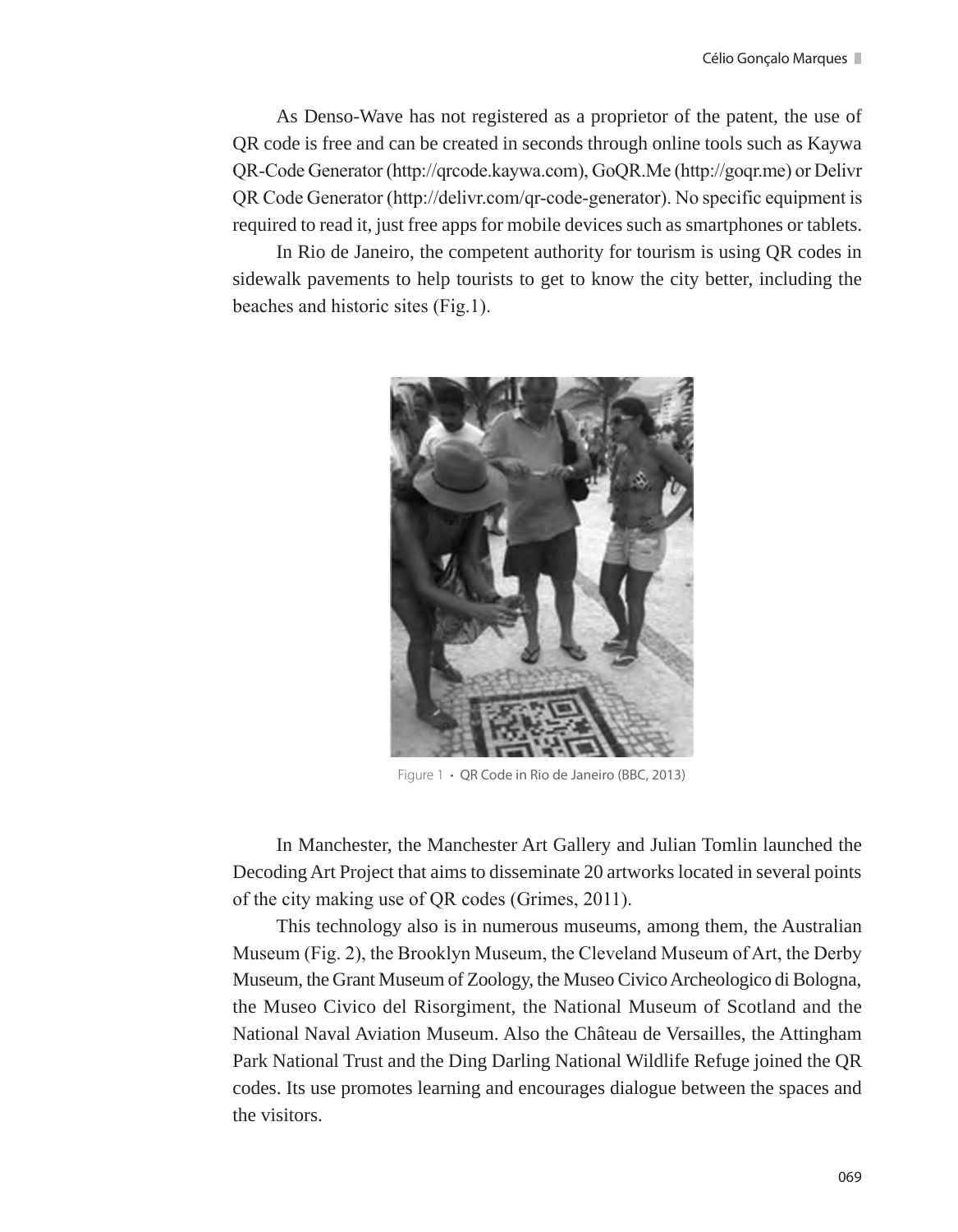

Figure 2 **·** QR code at the Australian Museum (Cork, 2010)

Audio guides usually are MP3 sound files that can be downloaded from the Internet or specific hotspots using wireless technologies such as bluetooth. Some mobile devices already have the audio guides incorporated.

Audio guide machines can be turned on by the user or enabled by GPS technology. When the mobile device with GPS capability is on a specific location an audio file with detailed information about the place is automatically reproduced.

In Portugal Monsanto (municipality of Idanha-a-Nova) was the first location to use an audio guide system enabled by satellite technology. Through this system tourists are invited to visit 24 points of interest in the town (Furtado, 2009).

Nowadays this type of technology is becoming increasingly popular in the country. For example, the company toGuide developed an audio guide for walking tours around the city that can be downloaded from http://www.toguide.pt to be used in several models of Garmin GPS. This company also offers thematic routes (Ribatejo Wine Route and the Route of the Castles) and various tourist guides.

Like audio guides, tour guides on mobile devices and applications allowing tourists to create their own itinerary are becoming increasingly common. The scope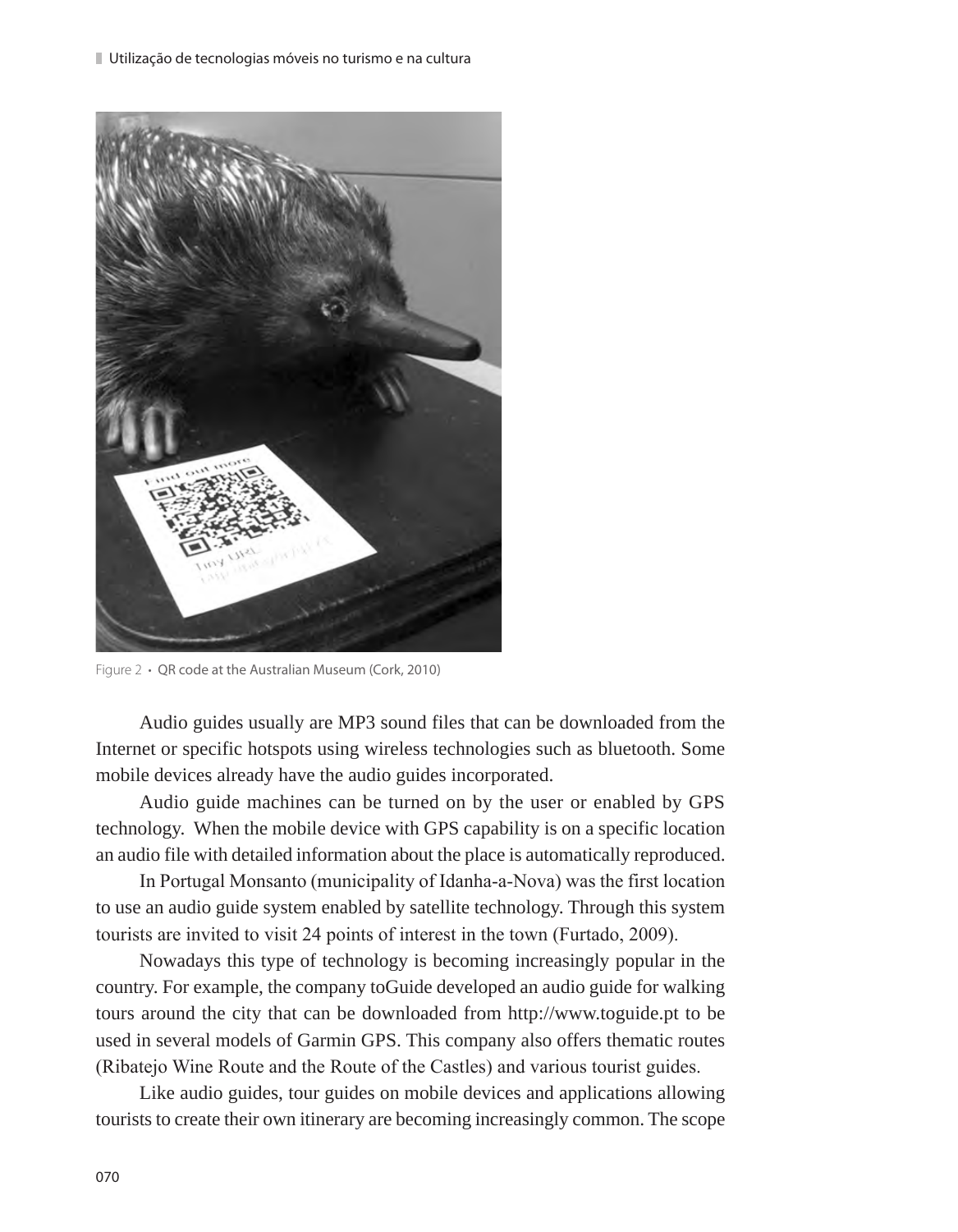and level of detail of the information contained are diverse. There are tour guides of villages, towns, cities, regions and even countries such as the Argentina Travel Guide and the Peru Guide.

If you travel to Brazil from Porto or Lisbon airports you can download the application Brazil Mobile in the boarding areas via a bluetooth connection. This digital guide has information about a range of cities such as Belo Horizonte, Brasília, Florianópolis, Fortaleza, Manaus, Porto Alegre, Recife, Rio de Janeiro, Salvador and São Paulo.

In Portugal, there are also a number of apps in use: the YouGo guides (Leiria-Fátima, Lisboa, Lisboa e Vale do Tejo, Oeiras, Sintra, among other areas: Fig.3), and the Braga Digital, VPorto and VisitAlgarve guides.



Figure 3 **·** The YouGo Lisboa guide (YouGo, 2012)

The use of augmented reality services for mobile devices allows to provide tourists with additional information about what they are seeing. Among the applications with augmented reality based services available for mobile devices is the Mobile Augmented Reality Applications (MARA) developed by Nokia Research Center and the Wikitude Augmented Reality Travel Guide (WARTG), an application for Android with links to Wikipedia and Panoramio (Jesus, 2009).

This latter application uses GPS technology and compass sensors to determine position and orientation, then uses a database with more than 350,000 points of interest and displays graphic and textual information about the image that the camera on the mobile device is capturing, as well as the distance at which tourists are from that location and the altitude of the location (Fig. 4).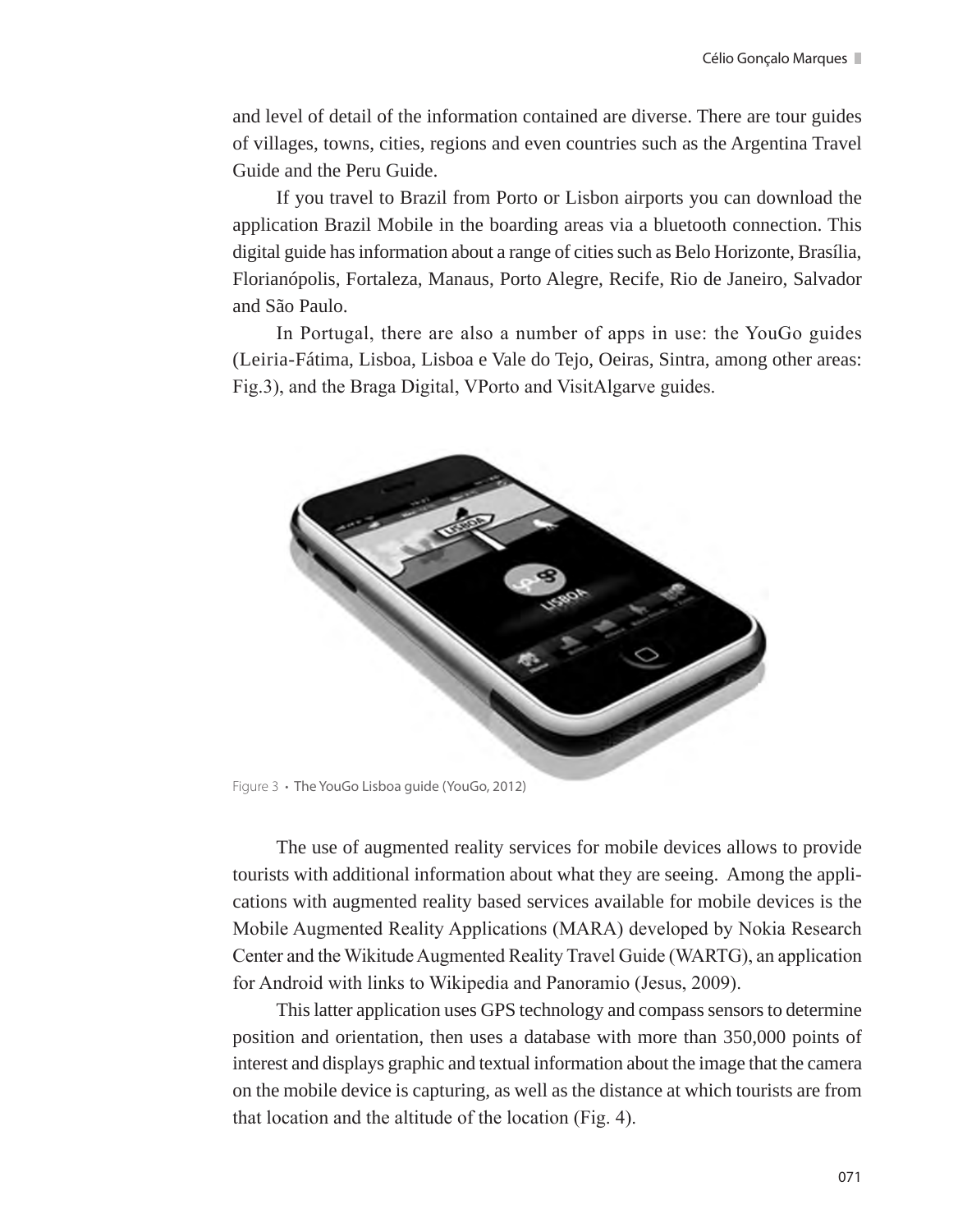Utilização de tecnologias móveis no turismo e na cultura



Figure 4 **·** Wikitude Augmented Reality Travel Guide (Mobilizy, 2009)

The use of augmented reality adds an extra dimension of reality, increasing the interest of tourists in visiting certain locations, helping them choose what to see and making it easier to create their own itineraries (Jesus & Silva, 2009).

# **3. Project Description**

Based on the research question: "How to promote the dissemination and learning of the cultural heritage of the city of Tomar through mobile devices?" and the key objectives of disseminating the city's cultural heritage and increasing visitors' satisfaction, in 2011 we have initiated, in the parish council of Santa Maria dos Olivais, a project to create a website for mobile devices and the use of audio guides and QR codes.

The website started in 2011 as part of the research seminar within the Public Administration degree offered by the business school of the IPT (Pinto, 2012). The website is based on Joomla, an opensource Content Management System (CMS) (Fig. 5) and website adaptation to mobile devices was ensured by the Gantry template for Joomla.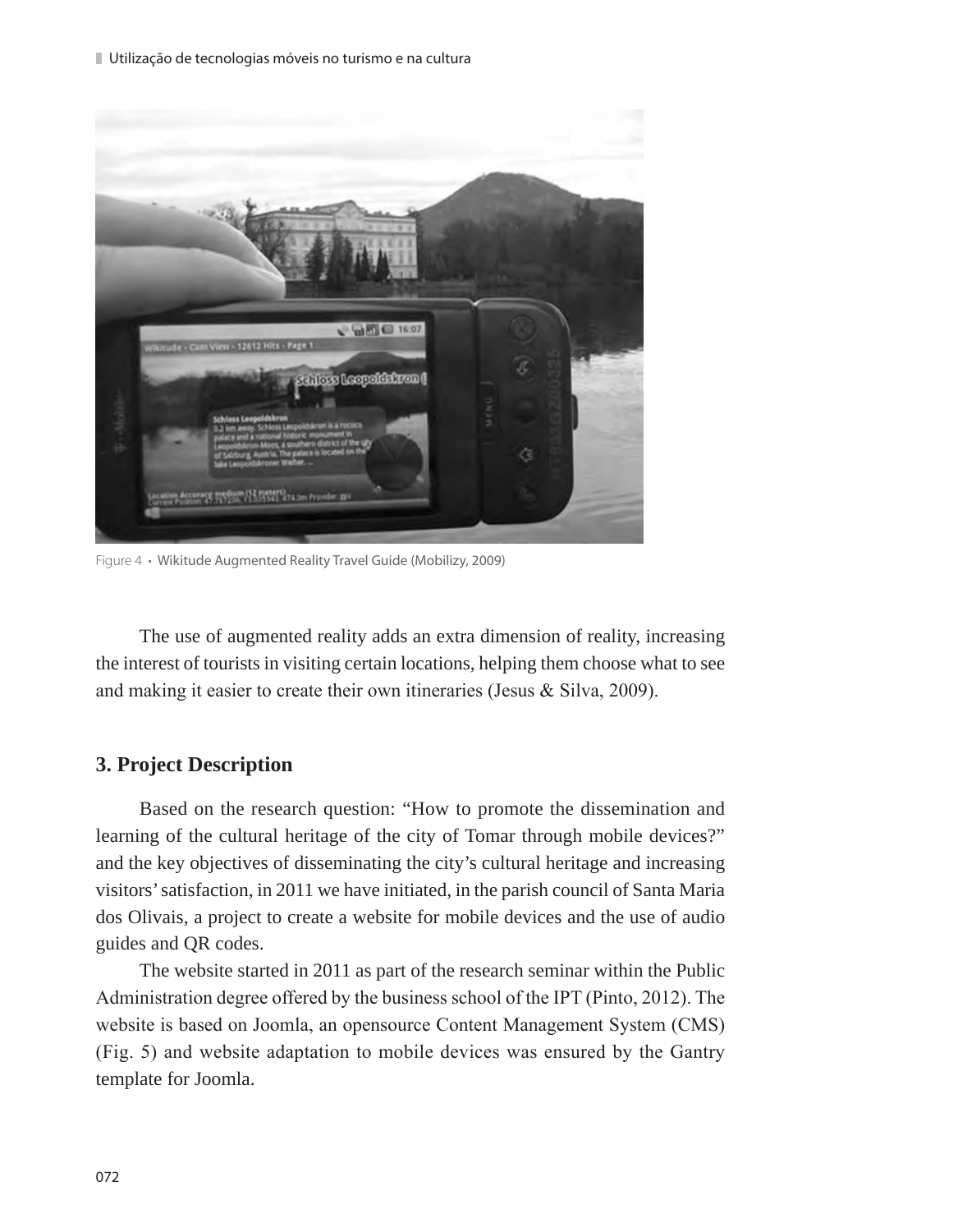

Figure 5 **·** Website of the Parish Council of Santa Maria dos Olivais – Tomar

A QR code was created for each monument with hyperlink to the website where detailed information will be provided about the monument in question. Pinto (Pinto, 2012) proposed a model for the plaques identifying the monuments where information in Braille will also be added (Fig. 6).



Figure 6 **·** Informational plaque with the QR code (Pinto, 2012)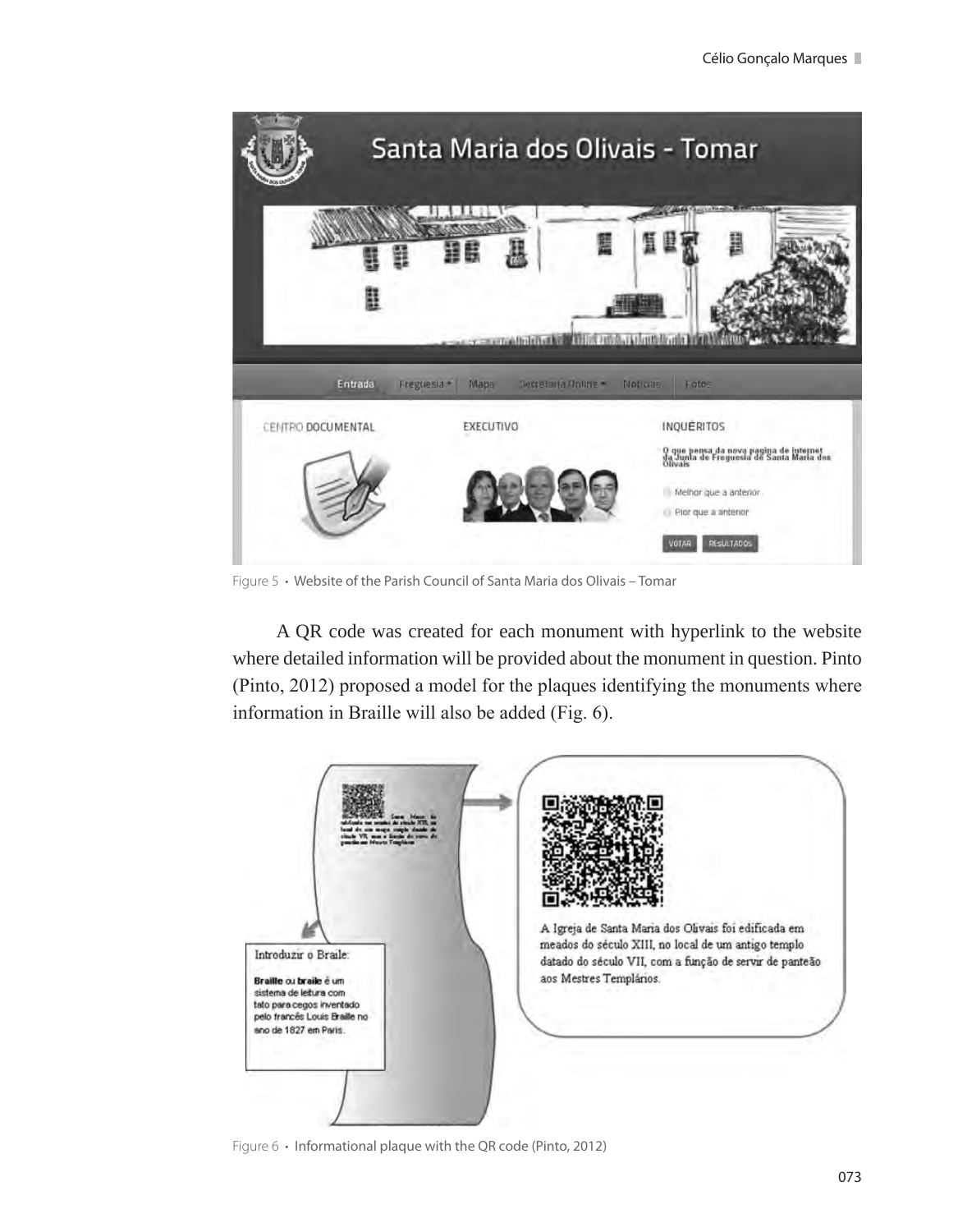The aim is to create an audio guide for every monument that can be downloaded from the website or in situ via bluetooth. Alternatively, you may download the audio guides grouped by tours that can be enabled by GPS technology or through audio spots.

With the implementation of Law No. 22/2012 of 30 May, which approves the legal framework of the territorial reform, the municipality of Tomar, then including fourteen rural parishes and two urban parishes, came to include only one urban parish: União das Freguesias de Tomar (São João Baptista and Santa Maria dos Olivais). With this administrative and territorial reform, the study came to cover the entire city area and not just the parish of Santa Maria dos Olivais.

Three tours have been proposed: the Monumental tour that included the city's most emblematic monuments; the Museum tour dedicated to museums; and the Nature tour which covered the heritage located within the city's parks. These tours were redesigned at the end of 2012 so as to cover the entire cultural heritage within the urban area.

The monumental tour includes the Templar Castle and Convent of Christ, the Church of Santa Maria do Olival, the Church of St. John the Baptist's, the Chapel of Nossa Senhora da Conceição, the Chapel of S. Gregório, the Santa Iria Convent, the São Francisco Convent and the Chapel of Nossa Senhora da Piedade. The museum tour includes the João de Castilho Municipal Museum and its three collections: Ancient Art, Naturalistic Art and Contemporary Art, the Museu Hebraico Abraão Zacuto (Abraão Zacuto Jewish Museum) and the Museu dos Fósforos (Matches Museum). The Nature tour includes the Mata Nacional dos Sete Montes and the Parque Mouchão (Fig. 7).



Figure 7 **·** Monumental Tour (left image), Museum Tour (center image) and Nature Tour (right image) (Marques & Santos, 2012)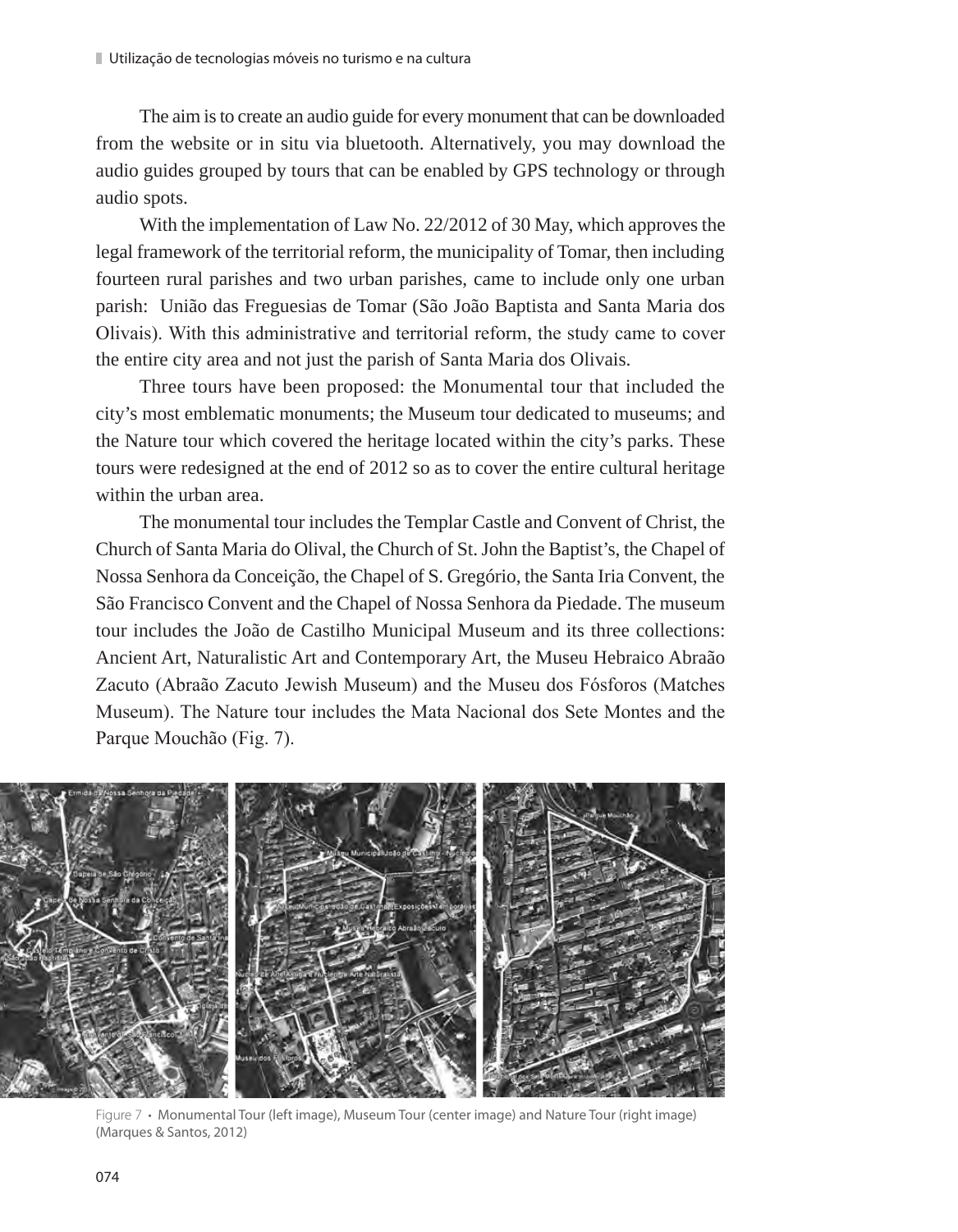The legal framework for the territorial reform and political changes did not allow to follow the pre-established plan, but it was only in 2016 that the project was resumed as part of the course Seminar II within the Master's degree in Digital Content Production offered by the school of technology of the IPT.

With the support of the Tourism and Culture Division (Tomar City Council), QR codes started to be created for the city's monuments. We opted for the creation of dynamic QR codes, thus allowing information to be updated without having to change the code. Through dynamic QR codes visitors have access to tourist and cultural information about the monument, the weekly agenda, the working hours and other useful information.

Audio guides are being created using Audacity and will be available on the city council's website. There was also the need to create audio guides for the city's museums and this was done using Audite. The audio guides will be available on the tool's website, as for other national museums such as the Museu Militar de Lisboa, Museu do Oriente, the Museu do Brinquedo or the Museu dos Transportes e Comunicações.

The city's council has also launched the application for mobile devices *Descubra Tomar* and created the website *Visita Tomar* (http://visitatomar.pt) which offers visitors the opportunity to take a virtual 360º tour of the city (Fig.8).



Figure 8 **·** Website: Visita Tomar – Igreja de Santa Maria do Olival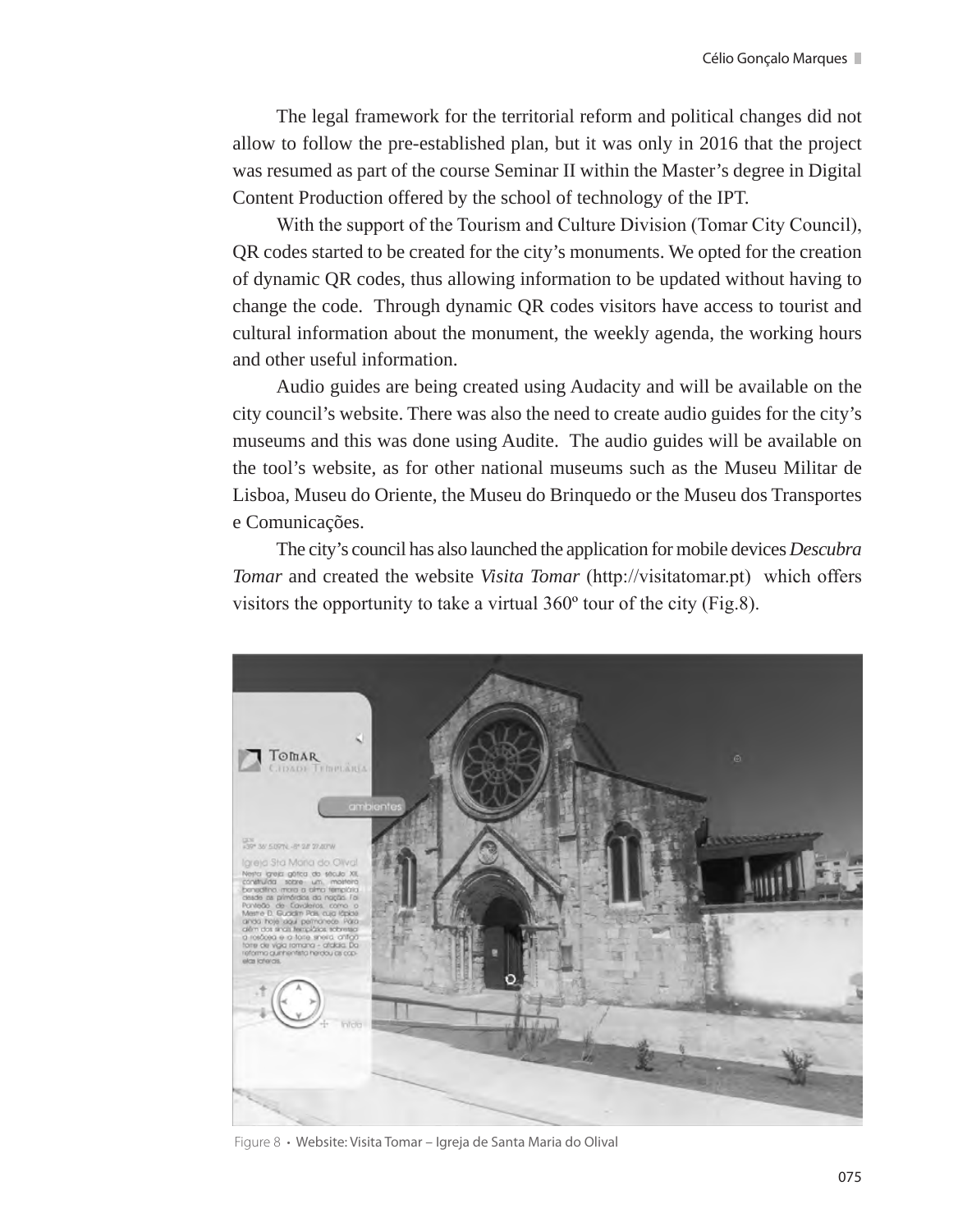# **4. Conclusions**

According to Costa (2005) "Tourism goes hand in hand with culture. Also from a market perspective, it is proved that the success of tourism business depends largely on the way cultural heritage is interpreted and managed". The use of information and communication technologies can improve existing services in this area, offer new services, provide more enriching experiences and, above all, meet the growing demands of tourists.

Making use of QR codes and audio guides and a website adapted to mobile devices we expect to promote cultural tourism in the city, contribute to disseminate the history of the city and the country, facilitate access to information by visually impaired people and foreign visitors (by providing a website and audio guides in foreign languages) and offer the visitors memorable interactive experiences, increasing their satisfaction and desire to return (Costa, 2005).

QR codes and audio guides will be validated by users and experts and questionnaires will be administered to residents and visitors in order to improve or redesign some aspect of the project.

The use of these resources in various recreational and pedagogical activities, including Geocaching, is also being explored, and a pilot activity has already been carried out as part of the Regional Education Seminar (Marques, 2016).

# **References**

- **›** ABEOC (2012). Turistas brasileiros tendem a usar cinco ou mais dispositivos móveis. *Associação Brasileira de Empresas de Eventos*. https://tinyurl.com/zmfr2qy (Retrieved September 5, 2012).
- **›** ANACOM (2015). Serviços Móveis. Informação estatística. 3.º Trimestre 2015. *ANACOM*. https://goo.gl/oWtWG4 (Retrieved on February 28, 2016).
- **›** BBC (2013). Mosaic QR codes boost tourism in Rio de Janeiro. *BBC News Technology*. https://tinyurl.com/a9ajo4v (Retrieved on January 31, 2013).
- **›** Cork, J. (2010). QR Codes at the Museum. *Australian Museum*. https://tinyurl.com/zhfu62n (Retrieved on February 17, 2012).
- **›** Costa, C. (2005). Turismo e cultura: avaliação das teorias e práticas culturais do sector do Turismo (1990-2000). *Análise Social*, vol. XL (175), pp. 279-295.
- **›** Daniel, A. (2010). Caracterização do Sector Turístico em Portugal. *Revista Tékhne*. Vol. 14.